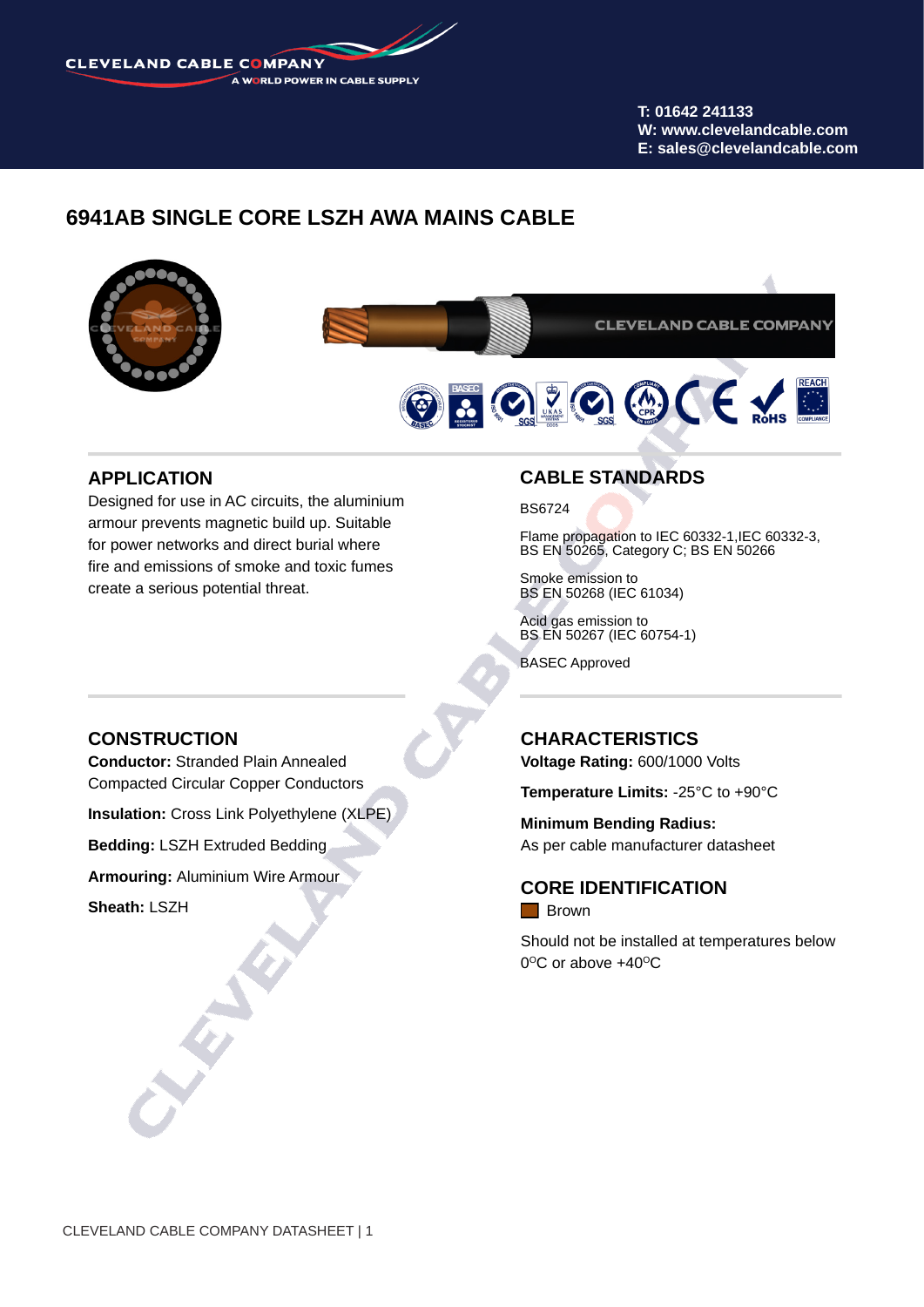**CLEVELAND CABLE COMPANY** A WORLD POWER IN CABLE SUPPLY

> **T: 01642 241133 W: www.clevelandcable.com E: sales@clevelandcable.com**

## **6941AB SINGLE CORE LSZH AWA MAINS CABLE - DIMENSIONS**

| <b>CCC CODE</b> | <b>CONDUCTOR</b><br><b>SIZE</b><br>(MM <sup>2</sup> ) | <b>STRANDING</b><br>(MM) | NO. OF<br><b>CORES</b> | <b>WEIGHT</b><br>(KG/KM) | <b>OVERALL</b><br><b>DIAMETER</b><br>(MM) | <b>Gland Size</b><br>(CW) Ali (MM) | <b>GLAND SIZE</b><br><b>BRASS A2</b><br>(MM) | <b>NYLON CLEAT</b><br><b>SIZE</b> | <b>TREFOIL</b><br><b>CLEAT</b> |  |
|-----------------|-------------------------------------------------------|--------------------------|------------------------|--------------------------|-------------------------------------------|------------------------------------|----------------------------------------------|-----------------------------------|--------------------------------|--|
| 6941AB50        | 50                                                    | 19/1.78                  | $\mathbf{1}$           | 638                      | 17.70                                     | 20                                 | 0.7<br>25                                    |                                   | $\sim$                         |  |
| 6941AB70        | 70                                                    | 19/2.14                  | 1                      | 891                      | 19.60                                     | 25                                 | 32                                           | 0.8                               | ٠                              |  |
| 6941AB95        | 95                                                    | 19/2.52                  | 1                      | 1166                     | 21.50                                     | 25                                 | 32                                           | 0.9                               | $\overline{\phantom{a}}$       |  |
| 6941AB120       | 120                                                   | 37/2.03                  | $\mathbf{1}$           | 1412                     | 23.10                                     | 25                                 | 32                                           | 1.0                               | ٠                              |  |
| 6941AB150       | 150                                                   | 37/2.52                  | $\mathbf{1}$           | 1800                     | 26.00                                     | 32                                 | 40                                           | 1.1                               | ٠                              |  |
| 6941AB185       | 185                                                   | 61/2.25                  | 1                      | 2200                     | 28.00                                     | 32                                 | 40                                           | 1.2                               | TASB04                         |  |
| 6941AB240       | 240                                                   | 61/2.52                  | $\mathbf{1}$           | 2800                     | 32.00                                     | 40                                 | 50S                                          | 1.4                               | TASB06                         |  |
| 6941AB300       | 300                                                   | 61/2.25                  | 1                      | 3400                     | 33.00                                     | 40                                 | S50                                          | 1.4                               | TASB06                         |  |
| 6941AB400       | 400                                                   | 61/2.85                  | $\mathbf{1}$           | 4450                     | 38.00                                     | 40                                 | 50                                           | 1.6                               | TASB10                         |  |
| 6941AB500       | 500                                                   | 61/3.2                   | 1                      | 5550                     | 43.00                                     | 50S                                | 63S                                          | 1.8                               | TASB13                         |  |
| 6941AB630       | 630                                                   | 127/2.85                 | $\mathbf{1}$           | 7100                     | 47.00                                     | 50                                 | 63S                                          | 2.0                               | TASB15                         |  |
| 6941AB800       | 800                                                   | 127/2.85                 | $\mathbf{1}$           | 9200                     | 55.00                                     | 63S                                | 75S                                          | TC <sub>9</sub>                   | TASB20                         |  |
| 6941AB1000      | 1000                                                  | 127/3.2                  | 1                      | 11270                    | 58.80                                     | 63S                                | 75S                                          | <b>TC10</b>                       | TASB20                         |  |